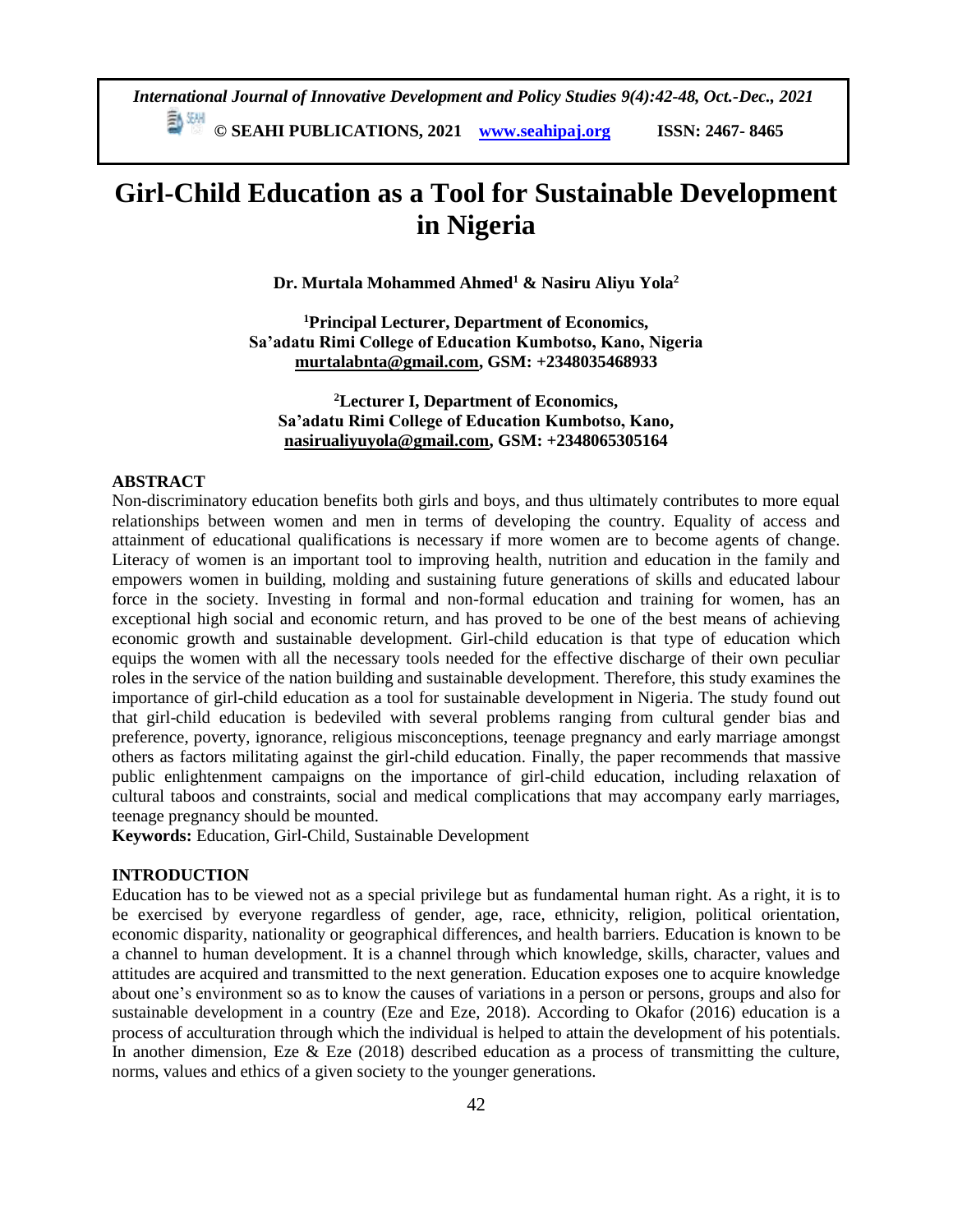As a life-long process, it should be accessible anywhere, anytime and under any circumstance. Such right has been ratified by the Universal Declaration on Human Rights of 1948; the International Covenant on Economic, Social and Cultural Rights of 1966; the Convention on the Elimination of All Forms of Discrimination against Women (CEDAW); the Convention on the Rights of the Child(CRC) and by many others. But international instruments per se are not enough nor can the education of the girl child be accomplished by mere lip services (Assefaw, 2010).

Education enables girls to make their own decisions and to influence their families positively. Education saves and improves the lives of girls and women. It allows them greater control of their lives and provides them with skills to contribute to their societal sustainable development. Educated women have already played or are still playing pivotal roles as presidents, prime ministers, chancellors or as competitive political leaders, ministers, community elders, consultants, researchers, managers, etc. in various countries. The number of influential women in international positions is also not deniable. As leaders and managers, they have attested their trustworthiness and still are doing many valuable activities in stepping up productions and had contributed their part in the sustainable development of their countries (Assefaw, 2010).

Quality education for all regardless of all circumstances brings in innovations in improving the standard of learning and increase life-long learning. Education makes people employable, brings in equity and inclusion, opens up other levels of learning and establish technical know-how or more technological advancement in life, help to curb peer influence and unnecessary quest for wealth and money. In Nigeria, it was revealed that about 9 million (37% out of School children) roam about on the street daily. Nigeria continues with high rate of out of school children every year. Out of this figure, out of school girls are the highest with about 5.5million girl child out of school (Tyokaa, et al, 2014). The level of girl child education in Nigeria is poor and shocking. This needs to be addressed. Therefore, this study examines the importance of girl-child education as a tool for sustainable development in Nigeria.

## **Concept of Girl-Child Education**

Within the context of the Nigerian environment, several definitions of the girl-child have been given by different scholars. The national Child Welfare Policy (1989) as cited by Ada (2007) defines the girl-child as person below 14 years of age. Chibiko (2009), and Juliem, (2018) viewed the girl-child as a biological female offspring from birth to eighteen (18) years of age. This is the age before one becomes young adult. This period covers the crèche, nursery or early childhood (0–5 years), primary (6–12 years) and secondary school (12–18 years). During this period, the young child is totally under the care of the adult who may be her parents or guardians and older siblings. It is made up of infancy, childhood, early and late adolescence stages of development. During this period, the girl-child is malleable, builds and develops her personality and character. She is very dependent on the significant others, those on whom she models her behaviour through observation, repetition and imitation. Her physical, mental, social, spiritual and emotional developments start and progress to get to the peak at the young adult stage (Tyoakaa, Ifeanyichukwu & Apine, 2014).

Education is the process of providing information to an inexperienced person to help him/her develop physically, mentally, socially, emotionally, spiritually, politically and economically (Juliem, 2018). In education parlance, it means that the individual has acquired adequate and appropriate knowledge, skills and attitudes and values, known as cognitive, psychomotor and affective behaviours to be able to function optimally as a citizen. These behaviours are the focus of training individuals in institutions of learning. The planned and systematic training given in an institution of learning is formal education. The programme is organized, planned and systematically implemented. In an informal education, there is no plan and the training is haphazard and incidental (Chibiko, 2009).

According to Ocho (2005), education is the process through which individuals are made functional members of their society. It is a process through which the young ones acquire knowledge and realize their potentialities and use them for self-actualization, to be useful to themselves and others. It is a means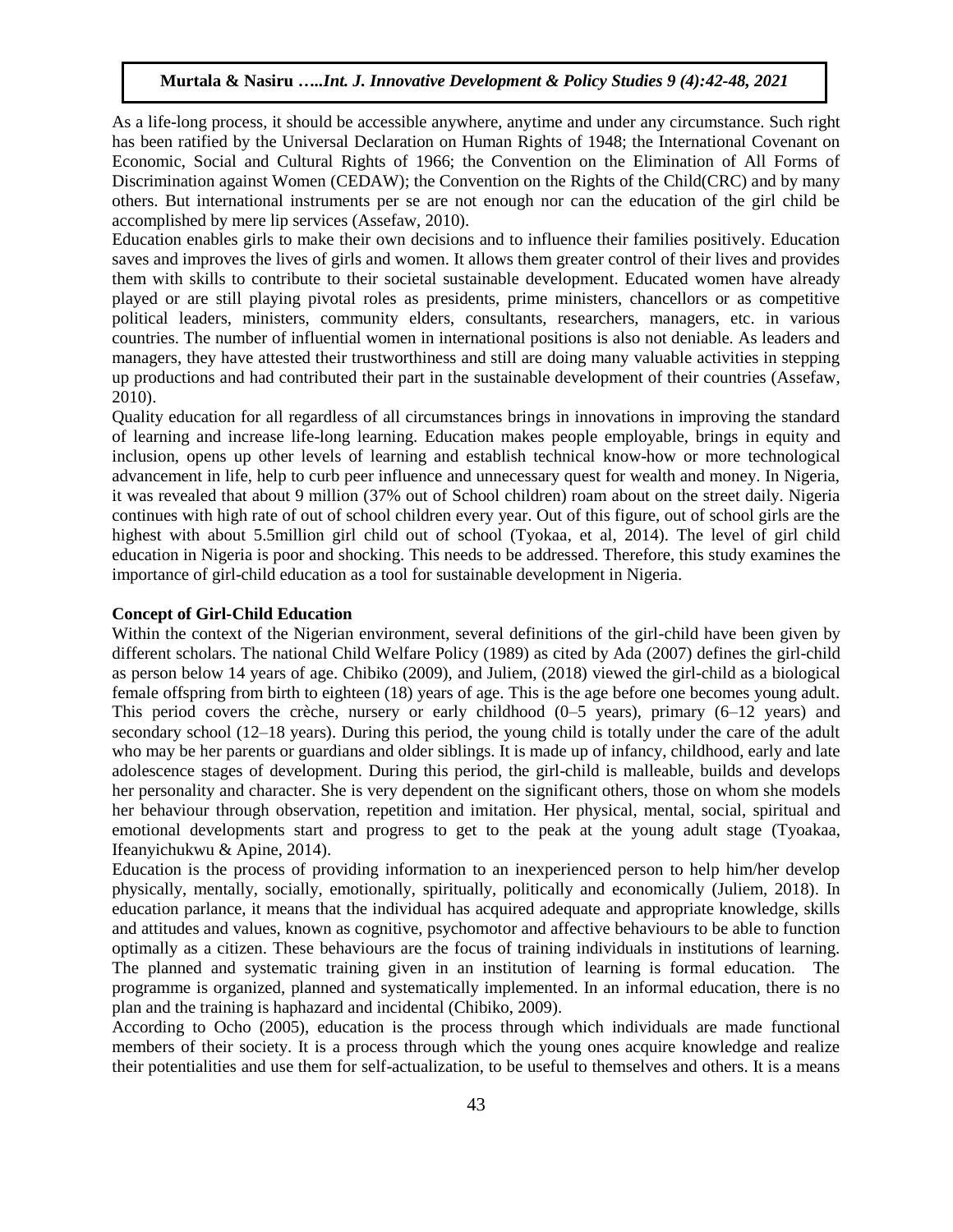of preserving, transmitting and improving the culture of the society. In every society education connotes acquisition of something good, something worthwhile.

Education is generally viewed as a positive force with a wide ranging impact on society and human development. This force is more unique for the girl-child who is seen as a child today but who later becomes a woman and also a mother. Educating the girl means educating the whole family. And what is true of families is also true of communities and ultimately the whole nation (UNICEF, 2004). According to Bellamy (2003) and Hadiza (2017), there can be no positive significant or sustainable transformation in societies and in fact in poverty reductions until girls receive the quality basic education they need to take their rightful place as equal partners in sustainable development.

It is worth while noting however that the purpose for women education is to enable them contribute to life, adapt to society, develop and broaden their minds and horizons, have all-round development, fill the gaps for those who did not go to school or dropped out of school, prepare young adolescents and adults to be able to cope with domestic work and family life socially, economically, and politically (Uduigwomen, 2004).

According to UNICEF (2003), education is every body's human right. It means that no girl, however poor her family or her country is, should be excluded from schooling. Educating girls is the best investment for societal development. The short and long term benefits of education to girls and the society at large include:

- 1. Educated girls develop essential life skills, such as: self-confidence, the ability to participate effectively in society and protect themselves from HIV/AIDS infection, sexual exploitation and pressure for early marriage and child birth.
- 2. Educated girls gain the skills and competencies for gainful employment, enabling them to be economically productive members of the society.
- 3. Educated mothers are more likely to send their children to school, thus promoting continued and lifelong learning.
- 4. Educated women marry later and have fewer children which they could manage and afford quality education and health.
- 5. Educated mothers nourish their children better, their children are therefore healthier and child mortality is reduced.
- 6. Educated women are less likely to die in child birth.

## **Review of Studies on Girl-Child Education**

Ifedili, et al (2012) study the management of girl-child education in Nigerian tertiary institutions. They found out that the girl-children have faced several challenges in Nigerian universities such as rape, sexual harassment, insensitivity of some lecturers in attending to students, extortion of money, terrorism by some male students etc. Thus, these problems have seriously affected many female students from unlocking their great potentials.

Kamaldeen, et al (2012) examine the perception, attitude and practices of parents in Okene, Nigeria towards girl-child education using data gathered from a survey of 370 parents with children of school age. They found out that the perception and attitude of respondents towards girl-child education was good. Over 90% of respondents were aware that education is a child right. Over 90% of them also think that enrolling girl-child in primary school is important. Most of the respondents believed in enrolling their girl-child in primary school between the ages of two and five and about 90% of them thought that female child should be educated up to the tertiary level. There was still a lag in primary school completion among girls with a higher value when compared with the boys. The percentage of female drop out from primary school was 8.2% compared with 2.7% for males. Poverty was the major cause of female children's school dropout among respondents.

Femi (2011) investigates the challenges of girl-child education and alternative jobs in Nigeria. Data were obtained from 1,200 female children between 6–14 years of age. Findings show that 45% of girls had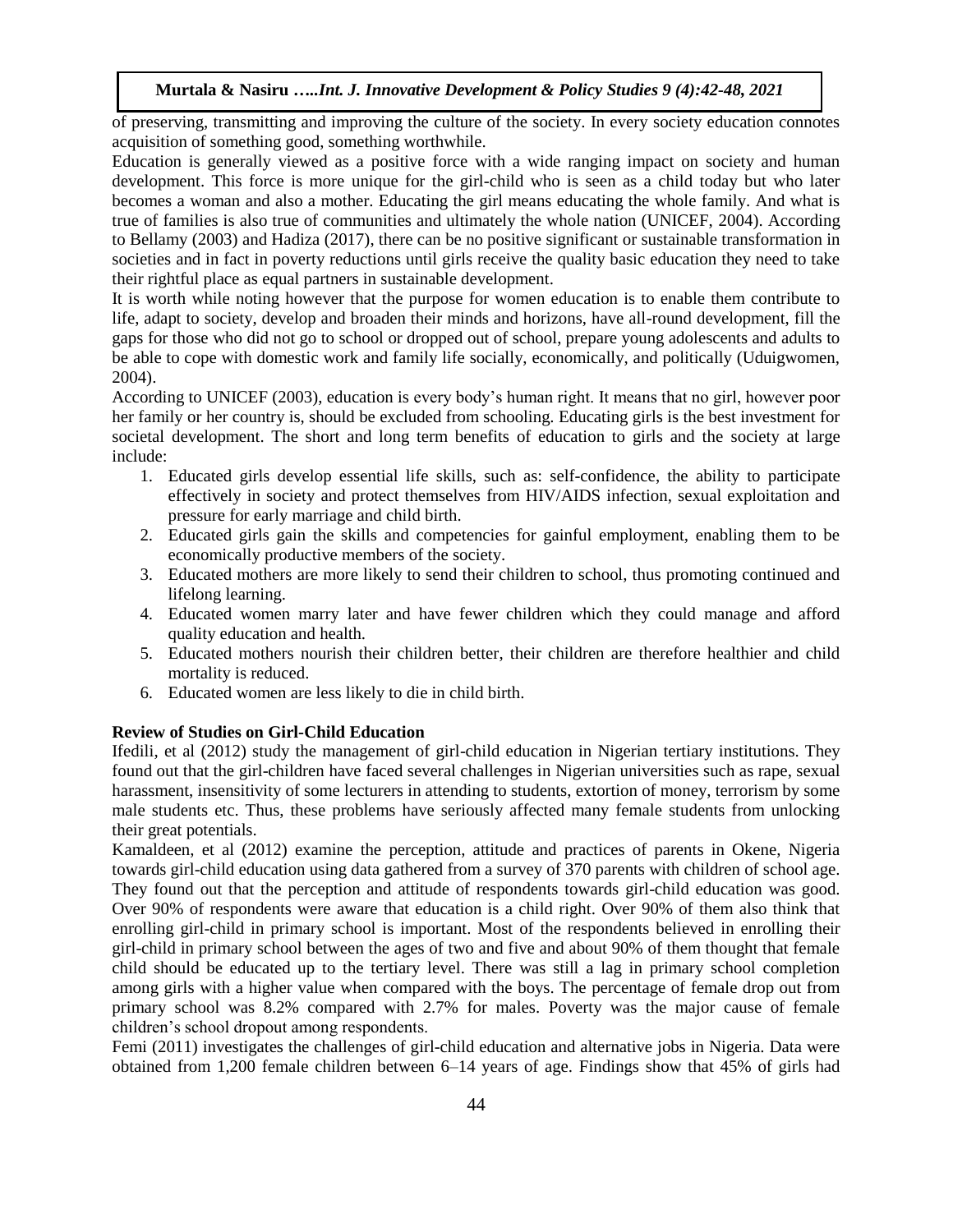dropped out of school and engaged in hawking to enhance their lives and that of their family household. They were hawking in crowded markets, hotels and at busy road junctions. There were also reported cases of child-sexual abuse in which 4% of girls performing paid housework were impregnated, resulted in clandestine abortions.

Ifijeh (2011) examines the concept of and crucial issues in girl-child education in Nigeria. The study reveals that the socio-cultural patterns, religious misconceptions, poverty, teenage pregnancy and early marriage amongst others as factors militating against the girl-child education.

Mohammed (2008) studies the problems of girl-child education in Kumbotso local government of Kano State, Nigeria. The study showed that girl-child education was bedeviled with numerous problems such as cultural gender bias and preference, poverty, ignorance, location of schools at very far distance, discrimination of girl-child in curricular offering, early and force marriages, rape and teenage pregnancy etc.

### **Crucial Issues in Girl-Child Education**

Some of the crucial issues in girl-child education include the followings:

### **Access to Education**

Access simply means the right to education. It is also the opportunity provided for the girl-child to be educated. Access deals with the availability, convenience and ability to be educated. It is true that many governments make provision for the education of their citizens, but the provisions most of the time do not take cognizance of the peculiarities of the girl-child. In that case the girl-child may not have access to education, which is a fundamental human right (Chibiko, 2009). Research has shown that millions of girls do not have access to school despite the concerted efforts to push the cause forward. Okeke, Nzewi and Njoku (2008) identified child labour, poverty and lack of sponsorship, quest for wealth, bereavement, truancy, broken home, engagement of children as house helps, as factors bedeviling girl-children's access to education in the UNICEF A-Field made up of Abia, Akwa Ibom, Anambra, Bayelsa, Benue, Cross River, Ebonyi, Enugu, Imo and River states of Nigeria.

The 2005 National School Census (NSC) revealed a net primary enrolment ratio (NER) of 83.71% (male  $= 87.01\%$ ; female  $= 81.39\%$ ) suggesting that a substantial proportion (16%) of the primary school age population (6-11 years) was not enrolled in primary schools. This may look encouraging but there are large geographical and gender disparities between the south and north regions of Nigeria, partly due to underlying socio-cultural factors. Girls' NER in some states in the South are as high as 70% while some in the north are as low as 24%. The picture is worse in secondary schools with the national female enrolment ratio at 44%. The regional breakdown shows an alarming disparity with girls NER of 60% in the south-west while the North West shows a dismal 10% (Akunga, 2010).

NBS (2010) conducted a study on National Literacy Survey which reveals that girl-children access to education was still lagging behind their boy-children counterparts with females' access of 81.2% lower than that of males' access 88.1%.

## **Retention and Dropout**

UNICEF (2004) report indicates that girls' education leads to more equitable development, stronger families, better services, better child health and effective participation in governance. Despite the obvious benefits of Education to national development, research findings indicate that girls' dropout rate from school is higher than that of boys. Osakwe, Osagie, Madunagu and Usman (1995) observed that Nigerian girls, for various reasons bordering on religious, cultural, socio-economic and school related factors, are not given a fair chance in the educational sector. In Nigeria, about 7.3 million children do not go to school, of which 62% are girls (UNICEF 2004). The same UNICEF report indicates that girls' primary school completion rate is far behind that of boys, at 76% compared with 85% for boys. This gender gap means that millions of more girls than boys are dropping out of school each year. This goes to show that the majority of children not in school are girls. UNICEF (2003) showed a worrisome report from sub-Saharan Africa where the number of girls out of school rose from 20 million in 1990 to 24 million in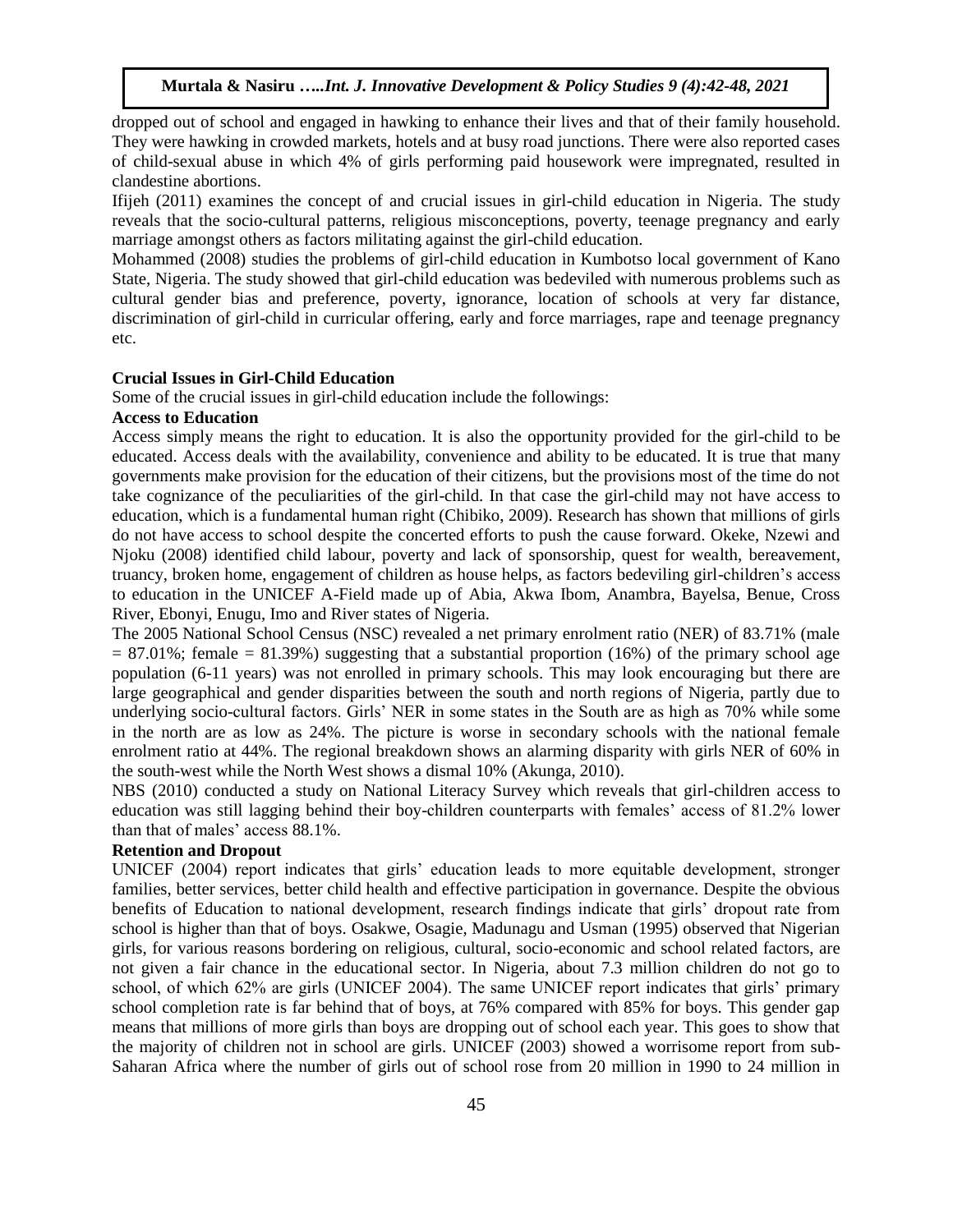2002. The report also indicated that 83% of all girls out of school in the world live in Sub-Saharan Africa, South Asia, East Asia and the Pacific.

Mohammed (2004) equally reported that a girl may be withdrawn from school if a good marriage prospect arises. Early marriage is a socio-cultural factor that hinders the girl child's access to school. Some parents, in an attempt to protect their teenage daughters, give them out to wealthy old friends. Some of these girls who attempt to escape from such forced marriages end up in disaster. Efforts should be made to ensure that girls go to school and complete their schooling.

According to Egbochuku (2002), efforts made to ensure that adolescent girls who re-enrolled in school are retained with a view to acquiring education will permanently close the door to poverty and ignorance and at the same time open that of prosperity in terms of economic buoyancy, social advancement and civilization.

Alika and Egbochuku (2009) found that the socio-economic status of the girls imposes considerable constraints upon their continuing stay in school. In fact, they asserted that a girl's particular socioeconomic inheritance may have a direct and important effect on educational attainment.

### **Girl-Child Education and Sustainable Development**

The Sustainable Human Development approach emphasizes the participation of all segments of the population claiming that the eradication of the imbalance between sexes with respect to education, economy, cultures to mention but a few are pre-condition for achieving long lasting and sustainable development (Grace, 2012).

It is equally believed that all nations have to educate their citizens, male or female to achieve a meaningful sustainable development. Therefore, there is no gainsaying the fact that education opens doors to economic and social prosperity to a given nation, spurred by a dynamic workforce and well-informed citizenry able to compete and co-operate in the global arena (Ibrahim, 2012).

Nigeria as a nation in dire need of sustainable development equally believes that worthwhile development and progress can only take place in the country when its citizens are well educated and fully equipped to use their education as a means of solving the diverse and complex problem facing the country. For instance, many of the developed nations which have a long tradition of formal and non-formal education have succeeded, in large measures, in overcoming many of their national problems such as ignorance, poverty, disease (like HIV/AIDS) infant/maternal mortality as well as social and political issues. These were done through a deliberate educational policy and a programme of national development (Ibrahim, 2012).

The platform for action adopted in Beijing in the year 1995 underlines education as a human right and as an essential tool for achieving the goals of equality, development and peace. Non-discriminatory education benefits both girls and boys, and thus ultimately contributes to more equal relationships between women and men. Equality of access and attainment of educational qualifications is necessary if more women are to become agents of change. Literacy of women is an important key to improving health, nutrition and education in the family and empowers women in decision making in society. Investing in formal and non-formal education and training for women, has an exceptional high social and economic return, and has proved to be one of the best means of achieving sustainable development and economic growth (Assefaw, 2010).

In addition, educating women is like educating the next generations because they are the ones who are shouldered with the responsibility of training, educating and bringing up the next generations and thus, has proved to be one of the best means of achieving economic growth and sustainable development in the society.

## **CONCLUSION**

In conclusion this study examines the importance of girl-child education as a tool for sustainable development in Nigeria. The study found out that girl-child education is bedeviled with several problems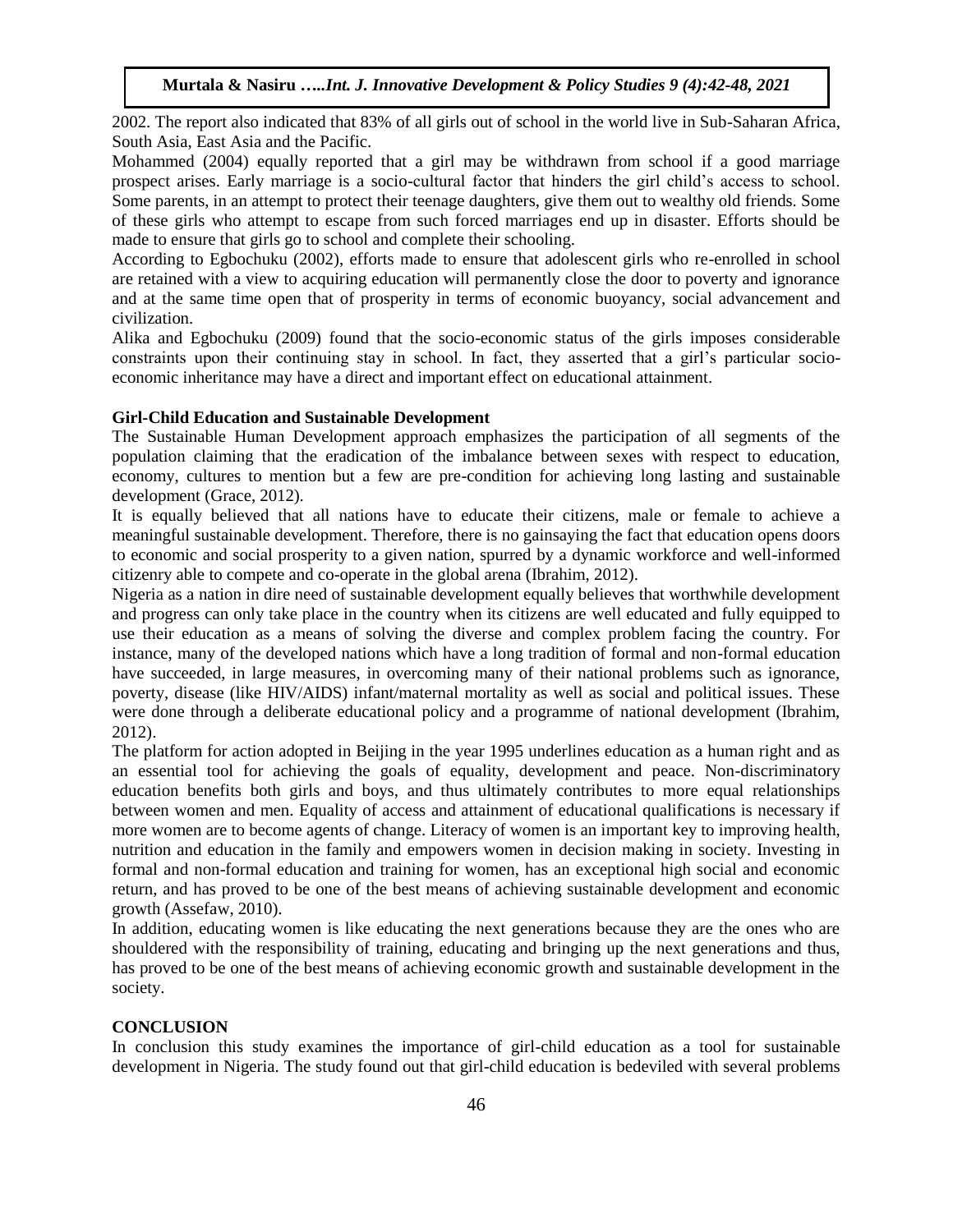ranging from cultural gender bias and preference, poverty, ignorance, religious misconceptions, teenage pregnancy and early marriage amongst others as factors militating against the girl-child education in the study area. However, when the girl-children are denied their full rights to education, it affects the society in its entirety, as no society is sure of its future when the girl-children are denied their rights to education. Also, Nigeria cannot expect to prosper and hold its place in the 21st century among nations of the world, since so many of these children will continue to progress to adulthood poorly educated, frustrated and bound to face uncertainties in the future. Indeed, Nigeria's underdevelopment is no doubt both a product of inappropriate education and lack of adequate opportunities afforded to the girl-child to acquire functional education. The negative result of this situation is sustainable development will become slow since some of these girl-children are denied their rights to education and they will grow-up not contributing their quarters towards the nation building and sustainable development of their country.

# **RECOMMENDATIONS**

The study hence, recommends the following;

- 1. Public enlightenment campaigns on the importance of girl-child education, including relaxation of cultural taboos and constraints, social and medical complications that may accompany early marriages, teenage pregnancy should be mounted.
- 2. Poverty in the country should be reduced to a minimum barest level so that parents could afford to send their girl-children to school.
- 3. More female teachers should be recruited to serve as a role model for the girl-children.

#### **REFERENCES**

Ada, N. A. (2007). *Gender, Power and Politics in Nigeria:* Makurdi, Aboki Publishers.

- Akunga, A. (2010). Northern Nigeria: Approaches to Enrolling Girls in School and Providing a Meaningful Education to Empower Change, Retrieved from http//:www.e4conference.org,
- Alika, I. H. and Egbochuku, E. O. (2009). Drop out from School among Girls in Edo State: Implications for Counseling, *Edo Journal of Counseling*, 2(2).

Assefaw, G. (2010). [Girl's Education a Strategic Tool to Enhance the Role of Women in Society,](http://www.shabait.com/articles/nation-building/2667-girls-education-a-strategic-tool-to-enhance-the-role-of-women-in-societypart-i-) *[Education Horizon,](http://www.shabait.com/articles/nation-building/2667-girls-education-a-strategic-tool-to-enhance-the-role-of-women-in-societypart-i-)* 1(1).

- Atama, G. C. (2012). Girl-Child Education: A Challenge for Sustainable Development in Nigeria, *Mediterranean Journal of Social Sciences,* 3(14).
- Bellamy, C. (2003). Strategy for Acceleration of Girls' Education in Nigeria (SAGEN), UNICEF Children's Fund Communication Section Abuja, Nigeria.
- Chibiko, O. G. (2009). Girl-child Education in Africa: Keynote Address Presented at the Conference of University WOMWNE of Africa Held in Lagos, Nigeria, 16<sup>th</sup>-19<sup>th</sup> July, 2009.
- Egbochuku, E. O. (2002). Counselors as Facilitators for the Successful Implementation of the Universal Basic Education Scheme in Nigeria, in Aghenta, J. A. and Awanbor, D. (eds.), *The Nigerian Academy of Education, Proceedings of the 15th Annual Congress of the Nigerian Academy of Education,* Benin City, Ambik Press Limited.
- Eze, C. U. and Eze, I. J. (2018). *An Introduction to the Teaching Profession: Ethics in the Teaching Profession*. Enugu: His Glory publications.
- Femi, T. (2011). The Challenges of Girl-Child Education and Alternative Jobs in Nigeria,
- *Corvinus Journal of Sociology and Social Policy*, 2(1).

Hadiza, A. (2017). *Women education.* Retrieved from www.globalacdemic group.com

- Ibrahim, A. N. (2012). Girl-child Education: Challenges for Sustainable Development in Northern Nigeria, Retrieved from [https://www.google.com.ng/#output=search&sclient=psy-ab&q=Girl](https://www.google.com.ng/#output=search&sclient=psy-ab&q=Girl-child+Education:+Challenges+for+Sustainable+Development+in+Northern+ Nigeria)[child+Education:+Challenges+for+Sustainable+Development+in+Northern+ Nigeria,](https://www.google.com.ng/#output=search&sclient=psy-ab&q=Girl-child+Education:+Challenges+for+Sustainable+Development+in+Northern+ Nigeria)
- Ifedili, C. J. and Chigozie, A. I. (2012). Managing Girl-Child Education in Nigerian Universities for Better Productivity, *European Journal of Business and Social Sciences,* 1(3).